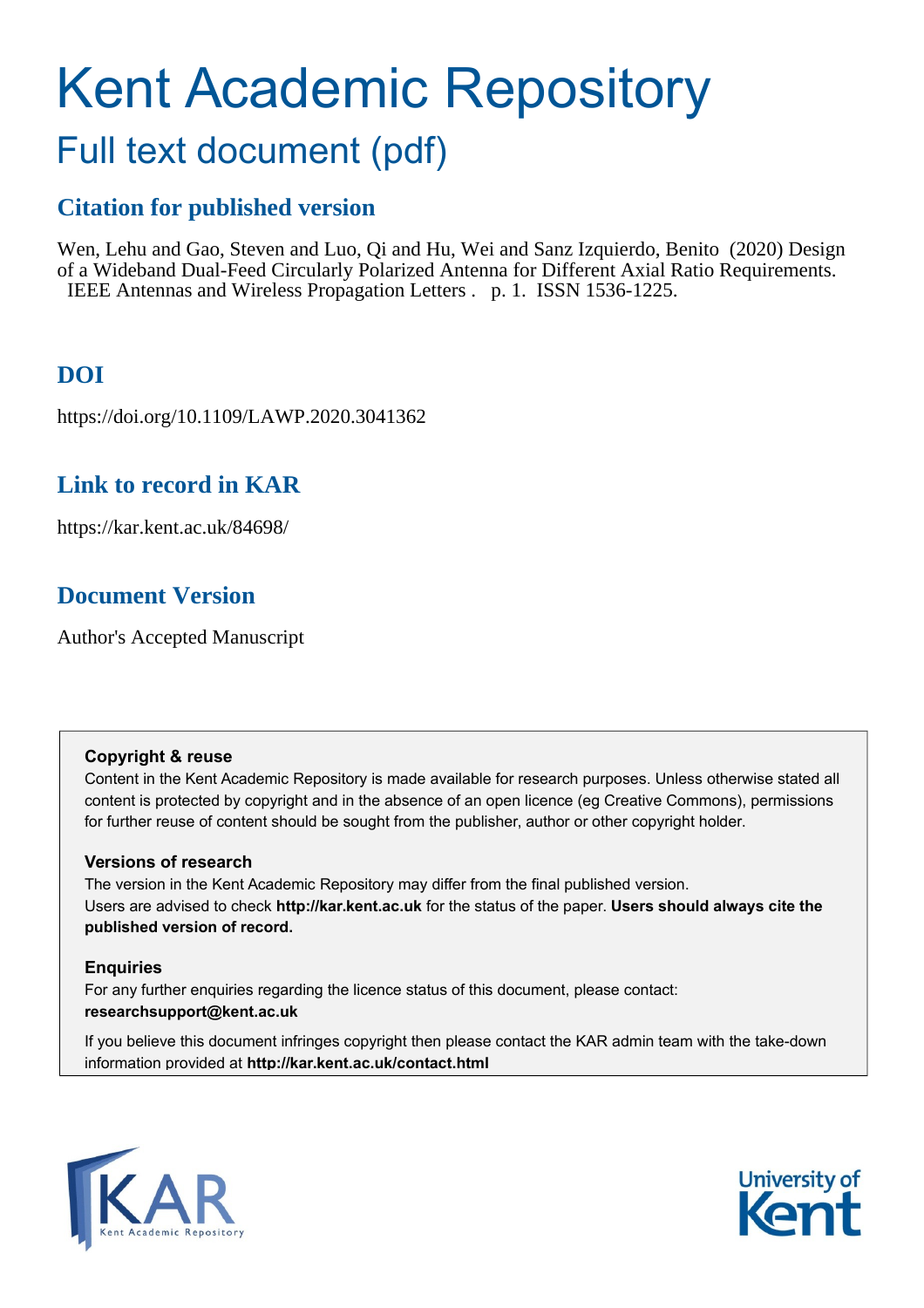# Design of a Wideband Dual-Feed Circularly Polarized Antenna for Different Axial Ratio Requirements

Lehu Wen, Steven Gao, *Fellow, IEEE*, Qi Luo, *Senior Member, IEEE,* Wei Hu, *Member, IEEE*, and Benito Sanz-Izquierdo

*Abstract***—A novel method of designing a wideband dual-feed circularly polarized (CP) antenna is presented for different axial ratio (AR) requirements. Through analyzing the output characteristic of the feed network for the dual-feed CP antenna, an approximate function is obtained and utilized to calculate the variances of the output magnitude and phase of the feed network under a required AR. Based on the analysis, different branch-line couplers are used for achieving wide AR bandwidths of less than 3 dB, 2 dB, and 1 dB respectively. Compared to the traditionally used 3 dB coupler, the presented feed method can have an AR peak with the expected value at the center frequency and two AR valleys beside the peak, while the traditional 3 dB coupler can only get an AR valley with narrower bandwidth. Therefore, much wider AR bandwidths for different AR requirements are obtained by using the presented method. The wideband dual-feed antenna fed by these different couplers was simulated, fabricated, and measured for the final performance verification.** 

*Index Terms***—Axial ratio, circularly polarized antenna, dual-feed, wide bandwidth.**

#### I. INTRODUCTION

O increase the communication channel capacity and reduce To increase the communication channel capacity and reduce<br>the multi-path fading effect, and also because of the advantage of orientation flexibility between the transmitting and receiving antennas [1], circularly polarized (CP) antennas are widely applied in many wireless communication systems, such as satellite, navigation, radar, radio frequency identification, etc. With the increasingly wider communication bandwidth requirement, wide impedance and axial ratio (AR) bandwidths are always needed for CP antennas.

A traditional method to develop a CP antenna is using the quadrature feed networks to excite two orthogonal radiating modes on a single patch [2]-[4] or the crossed dipoles [5]-[8]. By using the orthogonal even-odd mode on the inverted-F patch [3], good CP radiation is realized by using a Wilkinson power divider. To obtain a wider bandwidth for CP radiation, a crossed bowtie-shaped dipole antenna using a wideband 90° phase shift line [8] is developed with a relative AR bandwidth of 51.8%. In addition, by using monopoles [9]-[10] and slots [11]-[13], much wider AR bandwidth is achieved. In [12], by using tapered slot and wideband Schiffman quadrature phase shifter, an overlapped bandwidth of 105.8% for both impedance and AR is obtained.

In these designs, the quadrature feed networks are the key components for the wideband CP radiation. However, it is not clear yet how the required output magnitude and phase variances of these quadrature feed networks can affect the AR bandwidth of these CP antennas. In some high communication quality required systems, the radiated AR is required to be lower than 2 dB, or even lower than 1 dB. To meet these stringent requirements, the traditional approach is to reduce the variances of the quadrature feed network as much as possible. Up to date, there is no study investigating the theoretical relation between the variances of the output power/phase and the achievable AR performance.

In this letter, the relation between the radiated AR and the output magnitude and phase of the feed network for the dual-feed CP antenna is first theoretically investigated. Then, variances of the output magnitude and phase of the feed network for different specified AR requirements are obtained. Based on the analysis, 4.78 dB, 4.1 dB, and 3.53 dB branch-line couplers are used to obtain the wide AR bandwidth of less than 3 dB, 2 dB, and 1 dB, instead of using the traditional 3dB branch-line coupler. The presented method is verified by performing EM simulation and measurement. Both the simulated and measured results prove that the proposed method can effectively increase the AR bandwidth of the dual-feed CP antenna for different AR bandwidth requirements.

#### II. FEED NETWORK ANALYSIS

In this section, the required variances of the magnitude and phase of the feed network to obtain a wide AR bandwidth is analyzed. Fig. 1 (a) shows the equivalent circuit of a dual-feed CP antenna. In the figure, two crossed dipoles are used to realize x-axis polarized radiation and y-axis polarized radiation respectively. The input ports for the dual-feed CP antenna are designated as ports 4 and 5. A quadrature feed network is used to drive the crossed dipoles for CP radiation with the input port 1 and output ports 2 and 3.

Assume that the connections between the power divider and the crossed dipoles are ideally matched, the crossed dipoles are highly isolated, and the radiated radiation patterns have high

This work was supported in part by China Research Institute of Radiowave Propagation, in part by EPSRC grants EP/N032497/1, EP/P015840/1, and EP/S005625/1, and in part by China Scholarship Council. *(Corresponding author: Lehu Wen.)*

L. Wen, S. Gao, and B. Sanz-Izquierdo are with the School of Engineering and Digital Arts, University of Kent, Canterbury, CT2 7NT, U.K. (e-mail: [lw347@kent.ac.uk\)](mailto:lw347@kent.ac.uk)

Q. Luo is with the School of Physics, Engineering and Computer Science, University of Hertfordshire, Hatfield, AL10 9AB, UK.

W. Hu is with the National Key Laboratory of Antennas and Microwave Technology, Xidian University, Xian, 710071, China.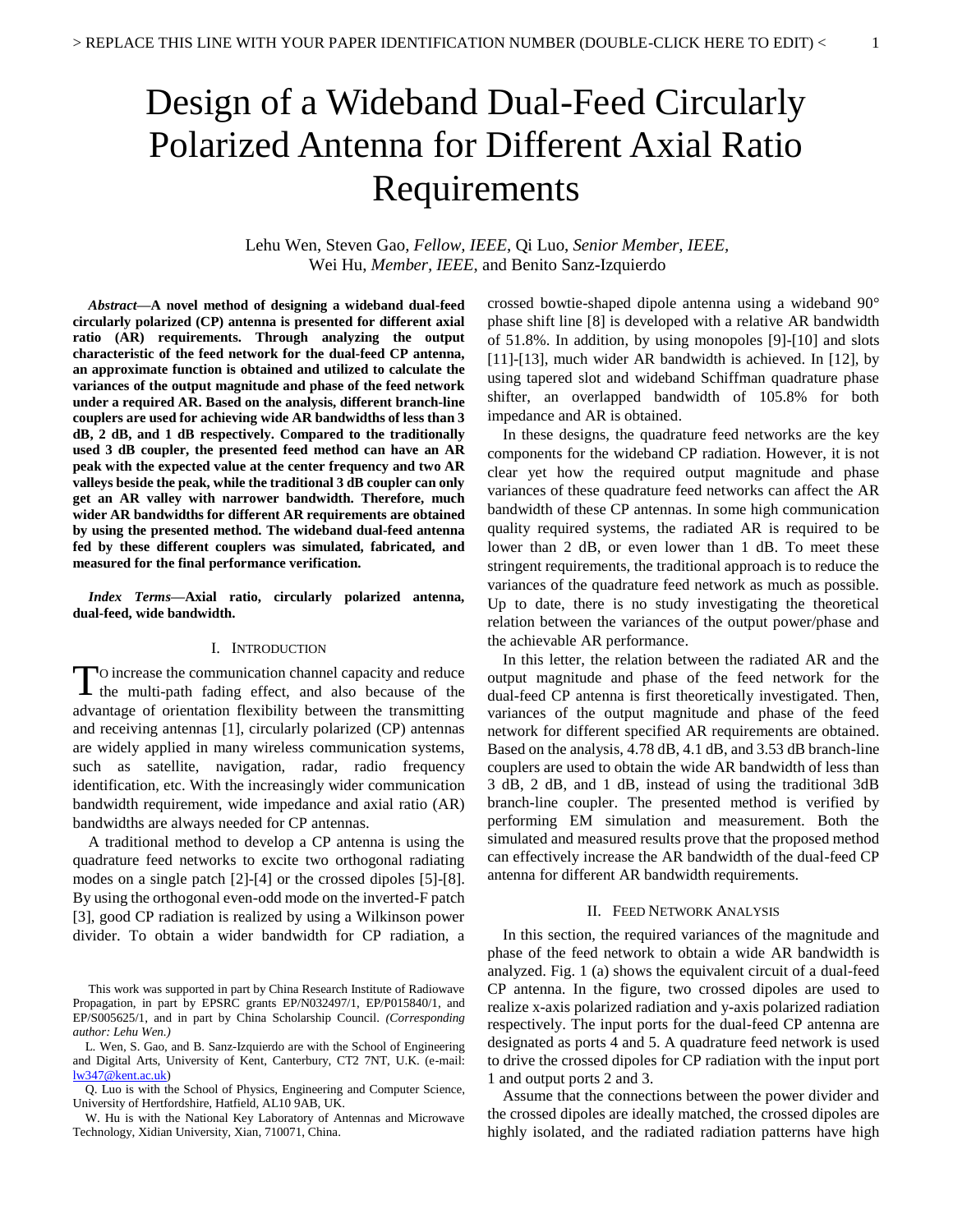polarization purity (This is also common for the practical antenna design), then the following far-field radiation characteristic depending on the outputs of the feed network can be obtained.

$$
\frac{E_x}{E_y} = \frac{S_{21}}{S_{31}} = Me^{j\phi} \tag{1}
$$



Fig. 1. (a) Equivalent circuit of a dual-feed CP antenna. (b) The calculated curves when AR=3 dB, 2 dB, and 1 dB using (4).

| TABLE I. VARIANCES OF $M$ AND $\phi$ for DIFFERENT AR REQUIREMENTS |                 |               |               |                 |               |
|--------------------------------------------------------------------|-----------------|---------------|---------------|-----------------|---------------|
| $AR$ (dB)                                                          | $M$ (dB)        |               | $AR$ ( $dB$ ) | $M$ (dB)        |               |
| $\lt$ 3                                                            |                 | (70.5, 109.5) |               |                 | (76.9, 103.1) |
|                                                                    | $(-3, 3)$       |               | $\lt 2$       | $(-2, 2)$       |               |
|                                                                    | $(-2.13, 2.13)$ | (76.3, 103.7) |               | $(-1.41, 1.41)$ | (80.8, 99.2)  |
| $\leq 1$                                                           | 0               | (83.4, 96.6)  |               |                 |               |
|                                                                    | $(-1, 1)$       | $^{(1)}$      |               |                 |               |
|                                                                    | $(-0.7, 0.7)$   | (85.3, 94.7)  |               |                 |               |

The AR of a radiated CP wave can be determined by its far-field components ( $E_x$  and  $E_y$ ) [14]. Without loss of generality, the right-hand polarized wave is analyzed for illustration, and the resulted AR can be expressed as

$$
AR = \cot \varepsilon
$$
  
\n
$$
\sin 2\varepsilon = \sin 2\gamma \sin \phi
$$
 (2)  
\n
$$
\tan \gamma = M
$$

After the simplification of (2), one can get the following relation between AR,  $M$ , and  $\phi$ .

$$
sin\phi = \frac{M + 1/M}{AR + 1/AR}
$$
 (3)

Therefore, the relation of the resulted AR between the output characteristics (M and  $\phi$ ) of the feed network is established. One can directly use the defined output parameters of the feed network (M and  $\phi$ ) to evaluate the AR performance of a dual-feed CP antenna.

To get an intuitive understanding for (3), considering the case when  $(|\phi| - \pi/2) \rightarrow 0$ , (3) can be approximated as an ellipse function, which is

$$
\frac{(20\log M)^2}{(20\log AR)^2} + \frac{(\phi - \pi/2)^2}{(\pi/2 - \arcsin \frac{2AR}{AR^2 + 1})^2} = 1
$$
 (4)

By using this ellipse functions, it will be much easier to understand the constraint relation between M and  $\phi$  for a given AR. Variances of the output magnitude and phase of the feed network for a specified AR can be obtained by using (3) or approximated (4).

Fig. 1 (b) shows the calculated curves of AR=3 dB, 2 dB, and 1 dB using (4). The detailed calculated results are tabulated in Table I. It can be seen that, when the radiated AR is required to be within 3 dB, if the output power difference is exactly 0 dB, the output phase difference can be increased up to (70.5,  $109.5$ <sup>o</sup>. If the output phase difference is exactly  $90^\circ$ , the output power difference can be increased up to (-3, 3) dB. If both the output power and phase are varied within (-2.13, 2.13) dB and (76.3, 103.7)°, AR of less than 3 dB can be ensured. Variances of other detailed AR requirements for the feed network can be obtained by calculating (4). Note that the above analysis is illustrated for the right-hand polarized wave. The difference of the variances between the left-hand polarized wave and right-hand polarized wave is changing the values of the phase ranges to negative values or simply exchanging the output ports of the feed network.

#### III. DESIGN FOR DIFFERENT AR REQUIREMENTS

Based on the above analysis, one can get a clear understanding of how the output variances of the feed network can affect the resulted AR. In this section, a dual-feed CP antenna with different required AR bandwidths is designed by designing the different output characteristics of the feed network. To get a wide AR bandwidth of less than 3 dB, 2 dB, and 1 dB, 4.78 dB branch-line coupler, 4.1 dB branch-line coupler, and 3.53 dB branch-line coupler are used as the feed network respectively, instead of using the traditional 3 dB branch-line coupler.





Fig. 3. (a) Phase differences and (b) power differences of the four different branch-line couplers.

Fig. 2 shows the equivalent circuit of the branch-line coupler. By changing the characteristic impedance of the transmission lines [15], 4.78 dB coupler with output power difference of 3 dB (Z<sub>1</sub>=40.8Ω, Z<sub>2</sub>=70.7Ω), 4.1 dB coupler with output power difference of 2 dB ( $Z_1$ =39.2 $\Omega$ ,  $Z_2$ =62.9 $\Omega$ ), and 3.53 dB coupler with output power difference of 1 dB ( $Z_1=37.3\Omega$ ,  $Z_2=56\Omega$ ) are developed for the dual-feed CP antenna design.

Fig. 3 shows the calculated output characteristics of these four branch-line couplers. In Fig. 3 (a), all the four couplers can have the exact 90° phase shift at the center frequency, and keep almost unchanged phase shift across the wide bandwidth from 2.2 GHz to 2.8 GHz. As shown in the figure, 3 dB coupler has equal magnitude output at the center frequency, and gradually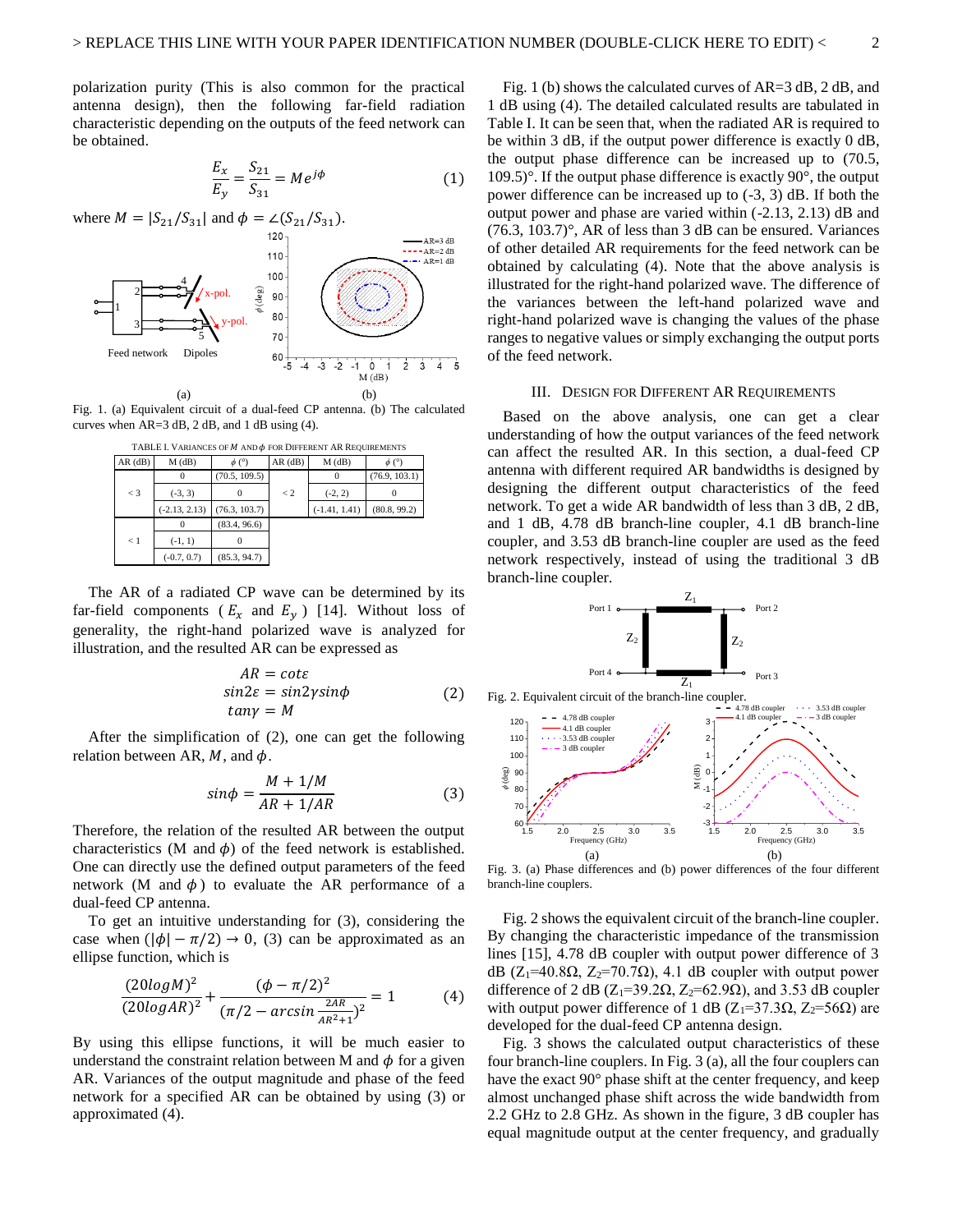difference can be increased up to 3dB for AR<3 dB, 2 dB for AR<2 dB, and 1 dB for AR<1 dB. Also observing from the figure, the phase difference becomes large as the frequency moves away from the center. If output phase difference keeps small within the band of interest, and the output power difference at the center frequency slightly increased but still within the required variance, then the AR bandwidth excited by the feed network can be broadened.



Fig. 4. Estimated AR performance by using (4).

| TABLE II. ESTIMATED AR BANDWIDTH |                |             |                |  |
|----------------------------------|----------------|-------------|----------------|--|
| Estimated                        | BW (AR < 3 dB) | BW(AR<2 dB) | BW (AR < 1 dB) |  |
| 4.78 dB coupler                  | 72.8%          |             |                |  |
| 4.1 dB coupler                   |                | 56.0%       |                |  |
| 3.53 dB coupler                  |                |             | 37.6%          |  |
| 3 dB coupler                     | 47.2%          | 37.6%       | 25.6%          |  |

The estimated AR performances of these four branch-line couplers by using (4) are shown in Fig. 4. It can be seen that the 3dB coupler has an estimated AR valley at the center frequency, but has the narrower AR bandwidth compared to other couplers. To broaden the required AR bandwidth, 4.78 dB branch-line coupler are used for the wide bandwidth of AR<3 dB, 4.1 dB branch-line coupler are used for the wide bandwidth of AR<2 dB, and 3.53 dB branch-line coupler are used for the wide bandwidth of AR<1 dB. The estimated AR responses of these three couplers all have a peak with the desired AR value at the center frequency and have two valleys beside the peak. The detailed AR bandwidths of these couplers for different AR requirements are shown in Table II. Compared to the traditionally used 3 dB coupler, the enhancement of required AR bandwidth is obvious and appealing.

#### IV. VERIFICATION

Based on the above analysis, a dual-feed CP antenna fed by these four different branch-line couplers is simulated, designed, and measured for the AR performance verification. Fig. 5 (a) shows the 3D view of the simulated dual-feed CP antenna, which is composed of a crossed-dipole radiator with dual orthogonal polarizations, a branch-line coupler as the feed network, and a square reflector for the unidirectional CP radiation. Two coaxial cables are used to connect the top radiator with the bottom feed network.

Fig. 5 (b) shows the detailed structure of the radiator. The crossed dipoles consist of four square-loops with the length of L1, width of W1, and coupling distance of D1. The dipoles are printed on the bottom layer of the substrate and shown in green color. Y-shaped stubs with the width of W2 and length of L2 are used as the top feed lines for the crossed dipoles and shown

in red color. A substrate of Rogers 4003C with the relative permittivity of 3.55 and thickness of 0.813 mm is used for the radiator and feed network design. Note that the outer connector of the coaxial cable is soldered to one dipole arm, while the inner conductor is penetrated through this dipole arm without electrical connection and then soldered to the top feed line.



Fig. 5. Configuration of the dual-feed CP antenna realized by using a branch-line coupler. (a) 3D view. (b) Top view of the crossed dipoles. (Detailed parameters. L1=31 mm, W1=3 mm, D1=1.5 mm, L2=9 mm, W2=1 mm. Lg=120 mm, H=30 mm.)



Fig. 6. (a) Simulated S-parameters of the dual-feed CP antenna without the feed network. (b) Simulated AR performances of the dual-feed CP antenna fed by different branch-line couplers.

TABLE III. SIMULATED AR BANDWIDTHS FED BY DIFFERENT BRANCH-LINE COUPLERS

| Simulated       | BW (AR < 3 dB) | BW (AR < 2 dB) | BW (AR < 1 dB) |
|-----------------|----------------|----------------|----------------|
| 4.78 dB coupler | 52.2%          |                |                |
| 4.1 dB coupler  |                | 45.1%          |                |
| 3.53 dB coupler |                |                | 35.4%          |
| 3 dB coupler    | 46.6%          | 35.8%          | 24.1%          |

The simulated S-parameters of the dual-feed crossed-dipole antenna without the feed network are shown in Fig. 6 (a). As can be seen in the figure, the simulated overlapped impedance bandwidth for reflection coefficients less than -10 dB is 1.89-3.25 GHz. The isolation between the two input ports is higher than 32.5 dB within the impedance bandwidth.

Fig. 6 (b) compares the simulated AR performances of the dual-feed CP antenna fed by different branch-line couplers. As expected, the traditional 3 dB coupler can get the lowest AR at around the center frequency. However, it has the narrower AR bandwidth under the conditions of AR<1 dB, 2 dB, and 3 dB, as compared to the cases of using 3.53 dB, 4.1 dB, and 4.78 dB couplers. By using these couplers, the simulated AR get a maximum expected value at the center frequency, which is close to the designed AR value. Then, the simulated AR gradually decreases to the minimum values beside the peaks. Therefore, the required AR bandwidths can be broadened.

The simulated relative AR bandwidths are calculated and listed in Table III. The simulated related AR bandwidths are a little narrower than the estimated bandwidth shown in Table II, especially when the frequency is away from the impedance bandwidth of the dual-feed antenna. This can be explained in two aspects. First, the mismatching between the input ports of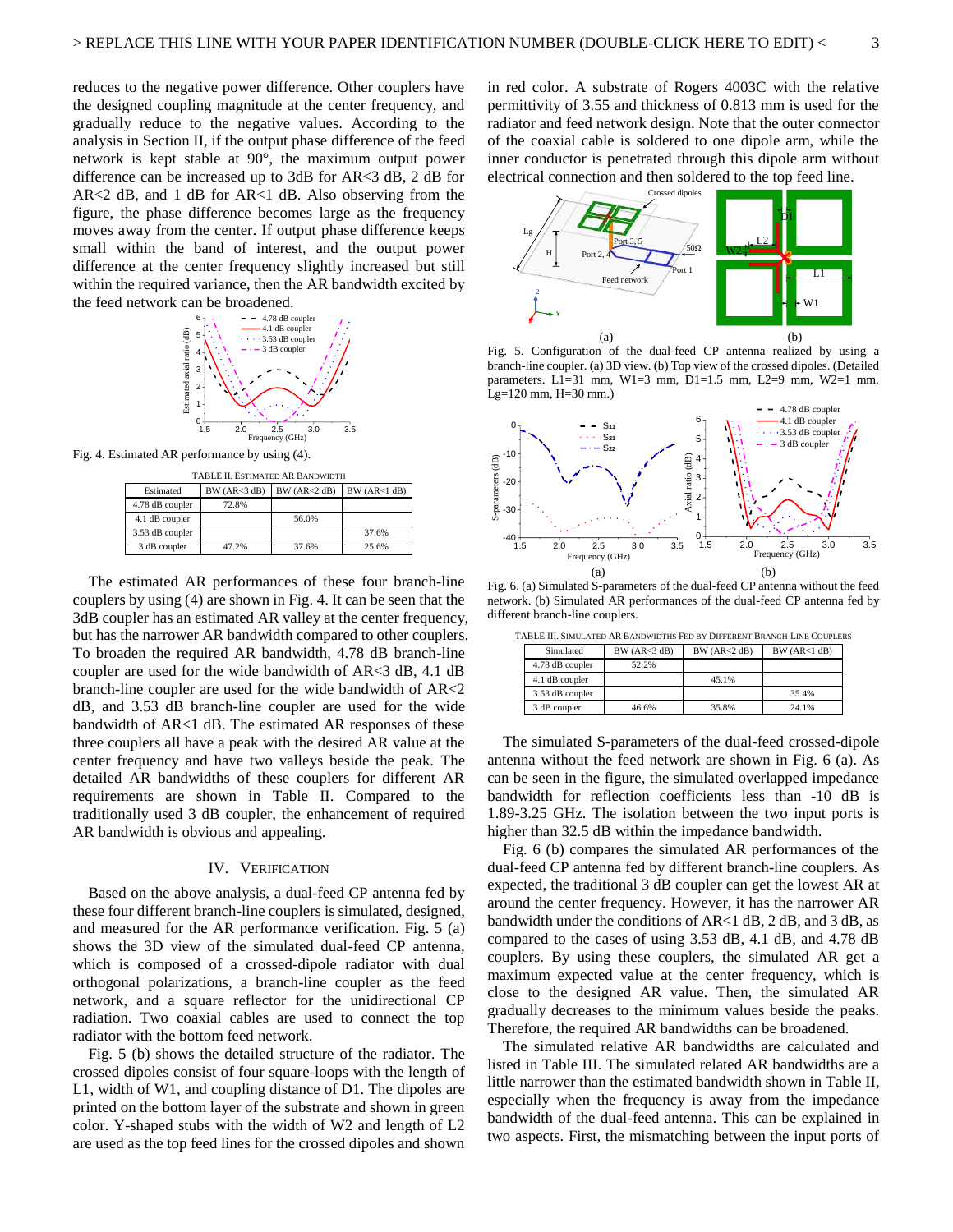the radiator and the output ports of the coupler is increased at the out-of-band frequencies. Second, the isolation of the two polarized waves is also deteriorated at these out-of-band frequencies. Therefore, the estimated AR will become inaccurate compared to the simulated AR when the frequency moves away from the bandwidth. However, the AR bandwidth improvement by using these three couplers is obvious, as compared to the traditional used 3 dB coupler.



Fig. 7. Normalized radiation patterns in different planes at 2.5 GHz, (a) xz-plane and (b) yz-plane.



Fig. 8. (a) Simulated peak realized gains and (b) radiation efficiencies of the dual-feed CP antenna fed by different couplers.

Fig. 7 shows the simulated radiation patterns at the center frequency of 2.5 GHz. It can be seen that, the co-polarized radiation patterns fed by different couplers are almost the same, and nearly no distortions can be observed for the co-polarized radiation patterns. The co-polarized radiation patterns are all symmetrical without tilt in the main beam. The obvious difference exists in the cross-polarized radiation patterns. To broaden the AR bandwidth for different AR requirements, the cross-polarization levels are increased for the dual-feed CP antenna fed by different couplers, but all of them meet their respective AR requirements.

Fig. 8 shows the simulated peak realized gains and radiation efficiencies of the antenna fed by different couplers. As shown in the figure, the antenna fed by 3 dB coupler has the narrowest gain and efficiency bandwidths due to the narrowest AR bandwidth. The antenna fed by 4.78 dB coupler has the widest gain and efficiency bandwidths. Therefore, the presented design method can effectively enhance the antenna gain and efficiency bandwidth.

The dual-feed CP antenna fed by these four different couplers were fabricated and measured. Fig. 9 (a) shows the photograph of the fabricated prototypes. The measured AR performances of antenna fed by different branch-line couplers are shown in Fig. 9 (b). The antenna was measured in the far-field anechoic chamber at the University of Kent. As shown in the figure, the measured AR responses agree well with the simulated results shown in Fig. 6 (b). The dual-feed CP antenna fed by the 3 dB coupler was measured with an AR valley as

simulated. In addition, the antenna fed by other couplers was measured with the corresponding two AR valleys and one AR peak. The bandwidth enhancement for different AR requirements is listed in Table IV. The measured AR bandwidths agree well with the simulated results listed in Table III. Some minor discrepancies may be caused by the fabrication tolerance and measurement errors in the anechoic chamber.



<sup>-180</sup> <sup>-120</sup> <sup>-60</sup> <sup>-60</sup> <sup>120</sup> <sup>180</sup> <sup>-180</sup> <sup>-60</sup> <sup>-180</sup> <sup>-60</sup> <sup>-60</sup> <sup>-61</sup> <sup>-6</sup> <sup>-60</sup> <sup>-60</sup> <sup>-60</sup> <sup>-60</sup> <sup>-60</sup> <sup>-60</sup> <sup>-60</sup> <sup>-60</sup> <sup>-61</sup> <sup>-61</sup> <sup>-61</sup> <sup>-61</sup> <sup>-61</sup> -6<sup>4</sup> <sup>-6</sup> <sup>-6</sup> <sup>-61</sup> -6<sup>4</sup> -6<sup>4</sup> -6<sup>4</sup> -6<sup>4</sup> -6<sup>4</sup> -6<sup>4</sup> -6<sup>4</sup> branch-line couplers. (b) Measured AR performances of the dual-feed CP antenna fed by four branch-line couplers.

| TABLE IV. MEASURED AR BANDWIDTH FED BY DIFFERENT BRANCH-LINE COUPLERS |                                       |       |                |                |  |
|-----------------------------------------------------------------------|---------------------------------------|-------|----------------|----------------|--|
|                                                                       | $BW(AR \triangleleft dB)$<br>Measured |       | BW (AR < 2 dB) | BW (AR < 1 dB) |  |
|                                                                       | 4.78 dB coupler<br>53.1%              |       |                |                |  |
|                                                                       | 4.1 dB coupler                        |       | 44.9%          |                |  |
|                                                                       | 3.53 dB coupler                       |       |                | 33.6%          |  |
|                                                                       | 3 dB coupler                          | 42.2% | 35.9%          | 24.4%          |  |

| TABLE V. COMPARISON WITH OTHER DUAL-FEED CP ANTENNAS |                  |                                                       |                |                                |  |
|------------------------------------------------------|------------------|-------------------------------------------------------|----------------|--------------------------------|--|
| Ref.                                                 | Height           | AR Bandwidth                                          | AR valley      | Arm of the branch-line coupler |  |
| [2]                                                  | $0.068\lambda_0$ | $21.3\%$ (AR<3 dB)                                    |                |                                |  |
| [4]                                                  | $0.06\lambda_0$  | 29% (AR<3 dB)                                         |                |                                |  |
| [6]                                                  | $0.29\lambda_0$  | 23.7% (AR<1.5 dB)                                     |                |                                |  |
| [7]                                                  | $0.26\lambda_0$  | 75% (AR<3 dB)                                         |                |                                |  |
| Presented                                            | $0.25\lambda_0$  | 53.1% (AR<3 dB)<br>44.9% (AR<2 dB)<br>33.6% (AR<1 dB) | $\overline{c}$ |                                |  |

Table V compares the recently published dual-feed CP patch antennas [2], [4] and dipole antennas [6], [7] with the presented antenna. All of these antennas use branch-line coupler as the feed network. In [2] and [4], branch-line couplers with two arms are used, and the realized AR bandwidths are no more than 30%. By increasing the number of the arms of the branch-line coupler from two to four, the AR bandwidth can be further increased, as presented in [6] and [7]. However, the complexity of the feed network design is increased. In addition, all of these antennas are achieved with only one AR valley located near the center frequency. In this work, only simple two-arm branch-line couplers are used, but wider AR bandwidth with two AR valleys are obtained.

#### V. CONCLUSION

This letter presents a method to design a wideband dual-feed CP antenna for different AR requirements. To meet the different AR requirements for the dual-feed CP antenna, the variances of the output magnitude and phase of the feed network are first analyzed for detailed illustration. Based on the theoretical analysis, 4.78 dB, 4.1 dB, and 3.53 dB branch-line couplers are utilized for the wide AR bandwidth of less than 3 dB, 2 dB, and 1 dB, instead of using the traditional 3 dB coupler. Finally, the design method of the wideband dual-feed CP antenna fed by different branch-line couplers for different AR requirements is verified by both simulation and measurement.